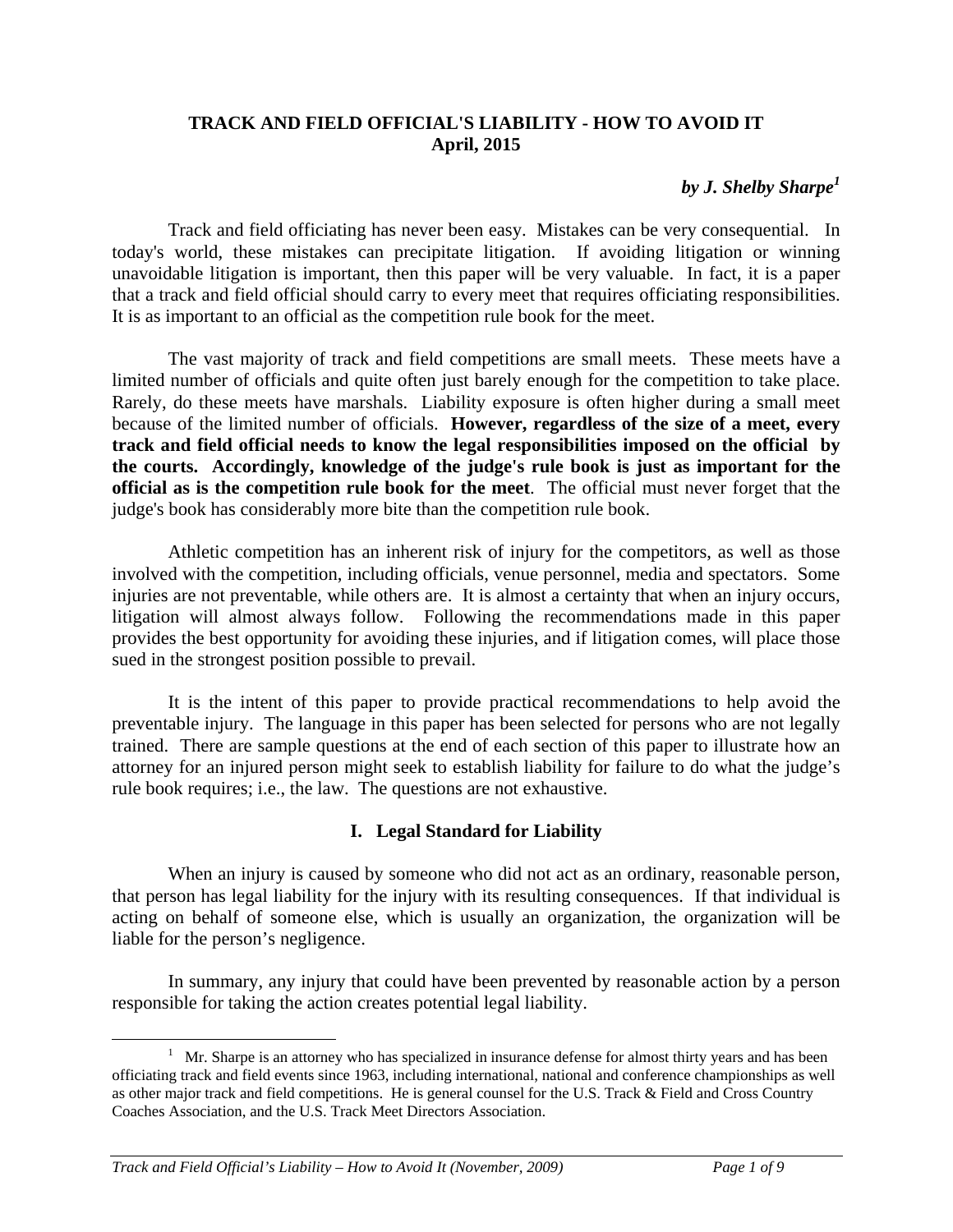### **II. The Competition Venue**

 Every official officiating a track and field competition is working in a venue. Each venue has its own unique potentially dangerous conditions. The conditions an umpire faces in officiating a running event are different than those faced by an official working in a venue involving an implement. It is incumbent upon an official to know what is expected by the courts to keep the venue in which the official is working safe.

#### **A. The Track**

Officials working the running events are those responsible for the start, finish, and the running of the race in accordance with the competition rules. There is liability exposure in all of these areas.

#### **(1) The Start**

Those working the start of a race have the responsibility to be sure that those starting can do so without coming in contact with another person. The prime responsibility for this would fall on a marshal responsible for the start. However, if there is no marshal, then this responsibility would pass to a clerk, who has brought the competitors to the starting line, and if there is no clerk, then this responsibility rests with a starter. The standard for the official who has this responsibility is could a reasonable person have foreseen that a person could reasonably be foreseen to come onto the track in front of the runners starting that would result in a collision.

The questions that an attorney for an injured person would probably ask would be the following:

- (1) Did you look to see if there were any persons near the starting line who might step onto the track and collide with a runner starting?
- (2) What action could you have taken to help avoid this occurring?
- (3) What action did you take to try to avoid this occurrence?

### **(2) The Finish**

The finish line of a race has similar responsibilities imposed on the official or officials responsible for it comparable to those at the start of the race. The competitors must be assured of a finish line that is unobstructed by individuals who are not competing in the race. At least, one person has responsibility for the finish line. If there is a marshal, this is the marshal's responsibility; otherwise, if there is no marshal, then it will become the responsibility of the one responsible for the finish line.

The questions that an attorney for an injured person would probably ask are almost identical to those questions that would be asked concerning the start of the race.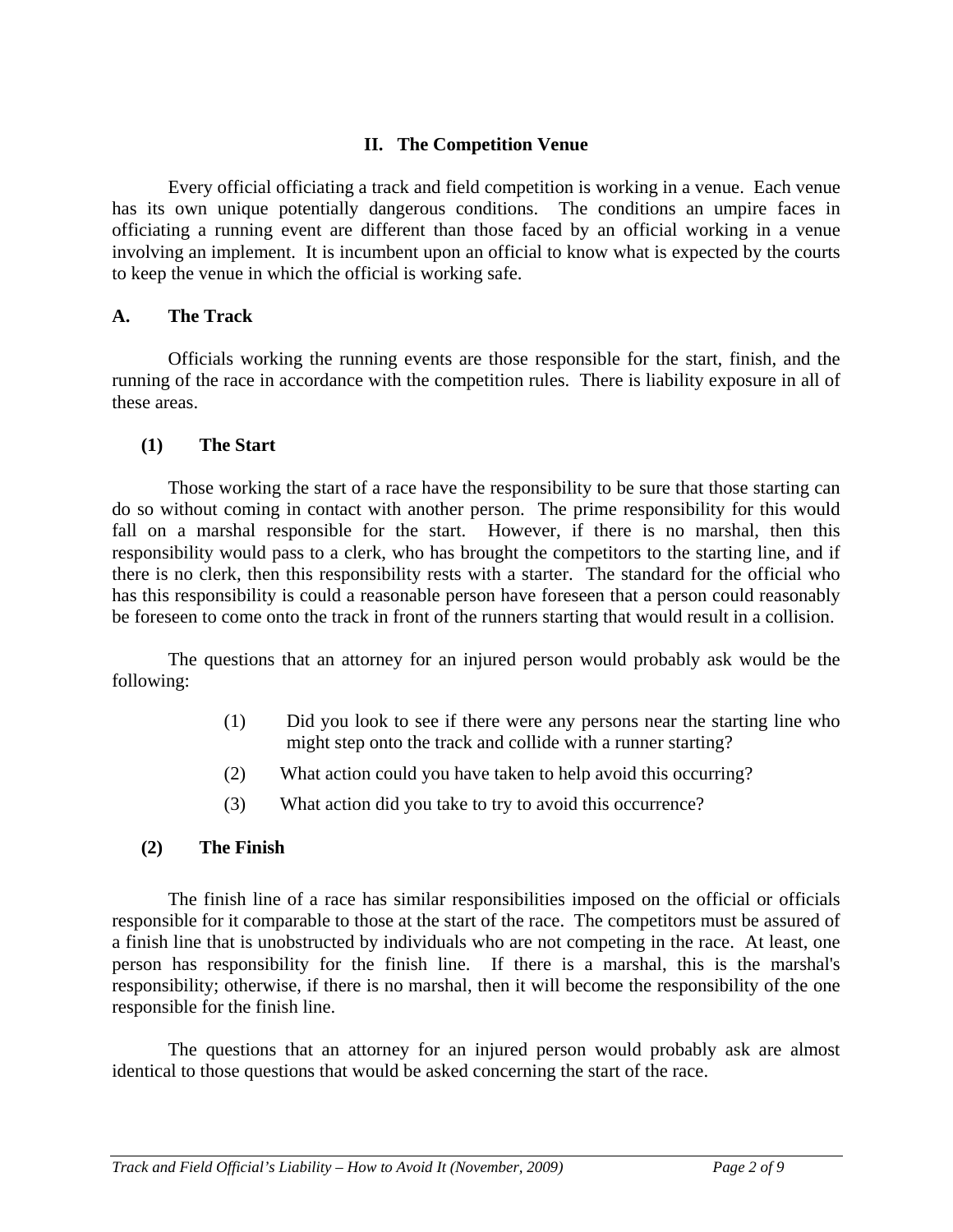- (1) Did you look to see if there were any persons near the finish line who might step onto the track and collide with a runner finishing?
- (2) What action could you have taken to help avoid this occurring?
- (3) What action did you take to try to avoid this occurrence?

# **(3) The Running of the Race**

During the race itself, the officials responsible for protecting the runners are the umpires. If it is a race with hurdles or barriers, it is imperative that these are at the correct height. The failure to have these at the correct height where it is reasonably foreseeable that not having them at the correct height might reasonably cause an injury, can create liability. The questions that might be asked on behalf of an injured person are:

- (1) Did you have responsibility for checking the height of a hurdle or barrier?
- (2) Did you confirm the height to be as required by the competition rule?
- (3) Was it reasonable to expect an injury might occur if the height was incorrect?

During the running of a race where there are baton exchanges, those responsible for placing the runners on the track for the exchange have the responsibility to protect those exchanges, if there is no marshal present. The same type of interference that could occur at the start or finish of the race is required to be avoided at all exchanges.

- (1) Were you responsible for protecting baton exchanges?
- (2) Did you look to see if there were persons near the exchange who might interfere with it?
- (3) What action did you take to try to avoid interference?

# **B. Long Jump and Triple Jump**

The first responsibility that the law places on an official responsible for these jumps is to check the venue for any discoverable hazard. This means the runway, the landing area, and the area adjacent to both of these must be checked for discoverable hazards before giving access to this venue. Any discoverable hazard must be eliminated before permitting access to the venue. For example, if the landing area has a metal grating around it, as some landing areas do, the grating must be checked to be sure that it will hold a person's weight in walking on it. If this grating has been compromised were an injury could occur, it must either be repaired or covered so that no injury can be caused by it.

Competitors must also be protected by reasonable precautions to be sure that no one steps in front of them in running down the runway or is at the end of the pit in the event that the athlete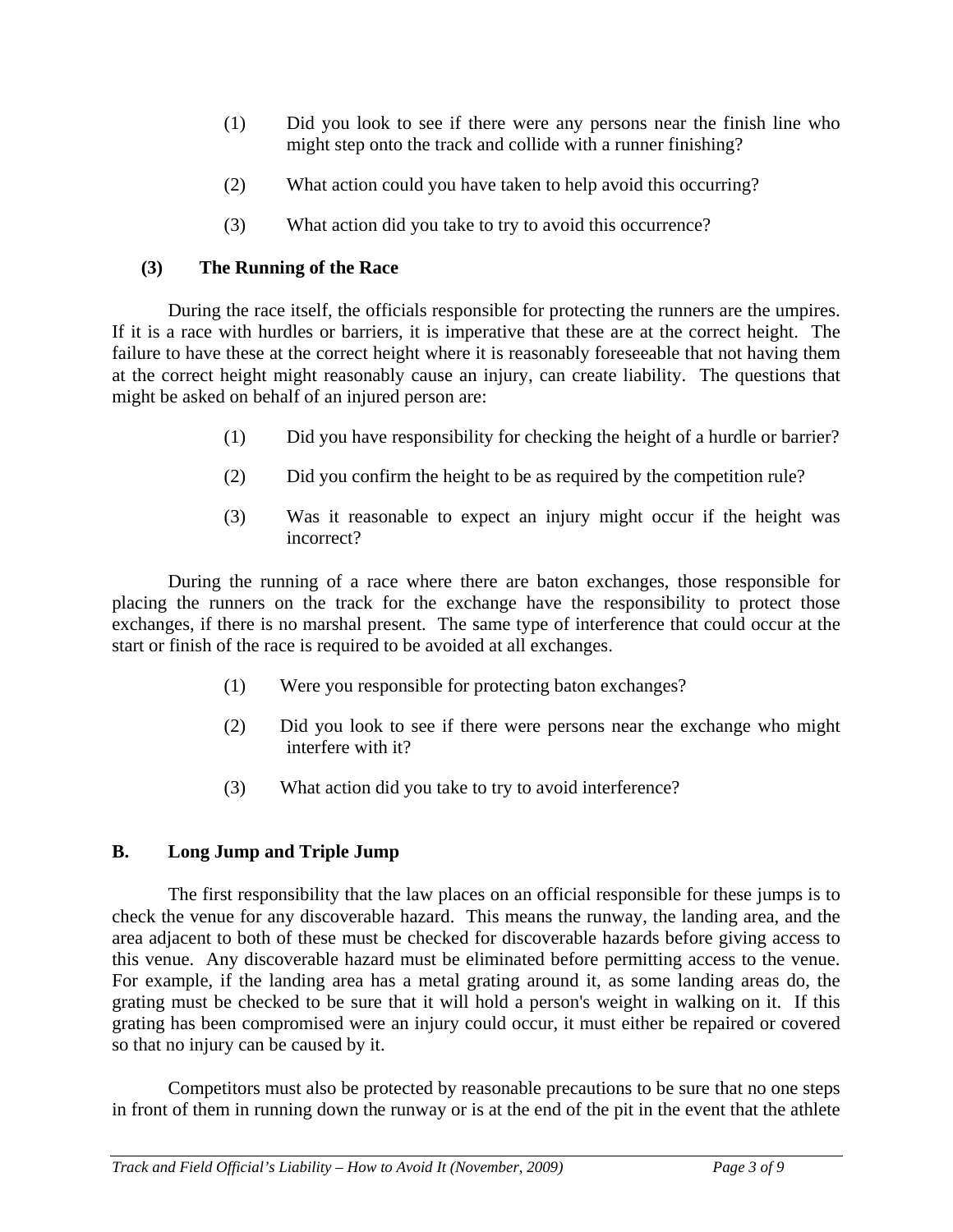should have to run through it. This means being aware of those who might inadvertently come on to the runway or persons being in the area at the end of the landing area if the athlete had to run through the landing area.

Questions that might be asked for an injury caused in this area would be:

- (1) Did you inspect the venue for any reasonably discoverable hazards prior to athletes being permitted into the venue?
- (2) Had you inspected the venue, would you have probably discovered the hazard?
- (3) Could reasonable precautions have been taken to eliminate the hazard?
- (4) What action did you take?
- (5) Was it reasonably foreseeable that individuals were in a proximity to the runway that if they were not paying attention they could end up on the run way and collide with an athlete?
- (6) Was it reasonably foreseeable that individuals in the area around the landing area and not paying attention could end up in a collision with an athlete, if they had to run through the landing area?
- (7) What steps were taken to prevent persons from being in the area to avoid a collision?

# **C. High Jump**

During the competition someone must be responsible to identify every individual who might step in front of a competitor approaching the bar and cause injury. These individuals need to be moved to a place where it is unlikely there will be interference with a competitor approaching the bar. Lastly, during this competition, the area surround the landing pit must be examined for any discoverable hazard which could injure an athlete coming off of the landing area.

Questions that might be asked of an official working this venue are:

- (1) Did you inspect the venue prior to any competitor being given access to the venue?
- (2) Was any discoverable hazard found?
- (3) What steps were taken to address the hazard?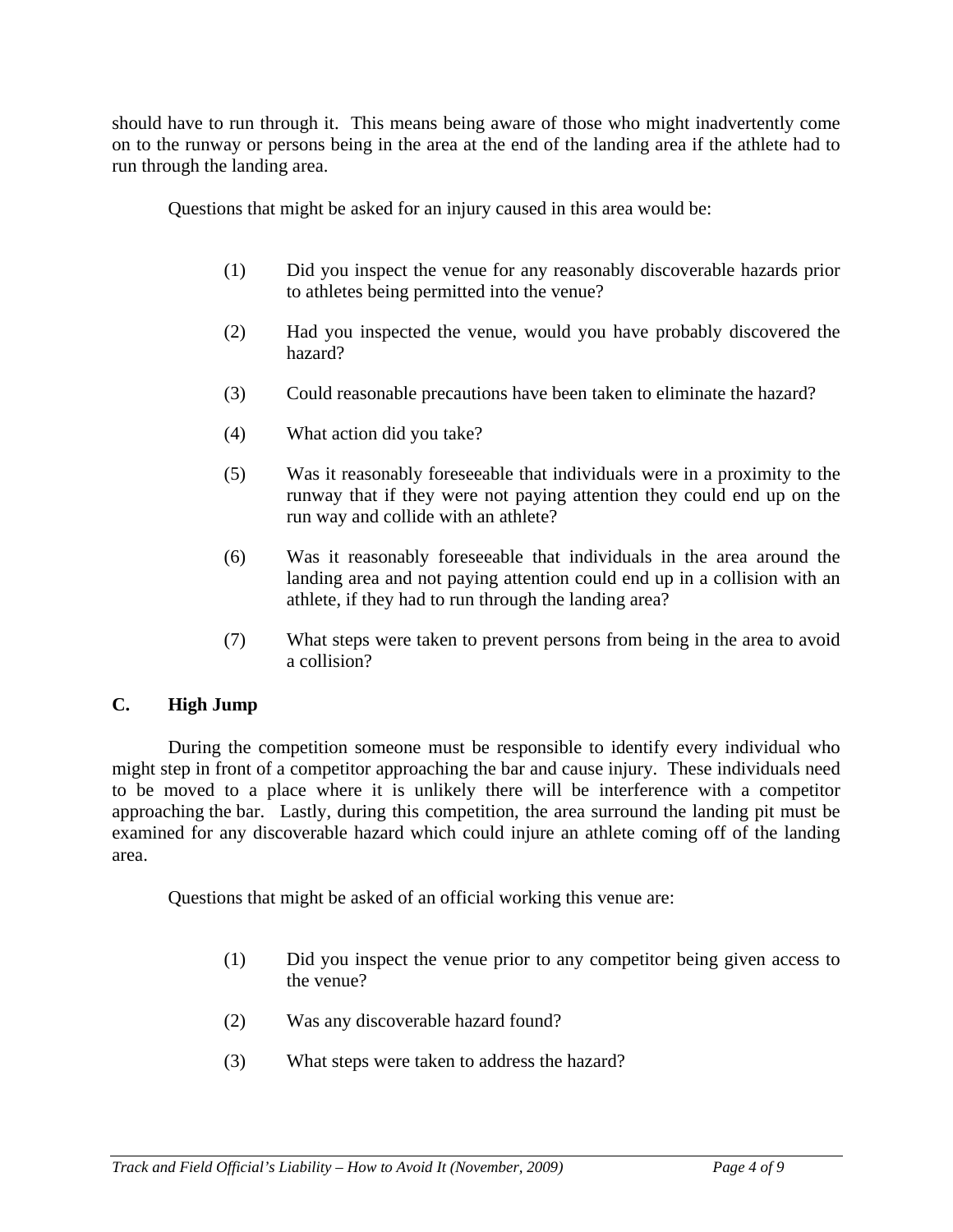- (4) During the course of the competition, what steps were taken to make sure that no one interfered with a competitor approaching the bar?
- (5) Was the area around the landing surface checked in advance of warm-ups and during the time jumping was occurring to be sure it was free of hazards?

#### **D. Pole Vault**

 The responsibilities of a pole vault official are almost identical to those of an official working a high jump venue. The venue must be examined for any reasonably discoverable hazard prior to competitors being given access to the venue. If a hazard is discovered, it must be addressed before the competitors are given access to the venue. The venue investigation includes, examining the equipment to be sure that it is not hazardous. For example, sometimes there are metal frames below the landing pit that can be sticking out that can cause an injury. The pit needs to be adjusted so that the frame is covered by the pit pads so that an athlete cannot contact the frame. The bar needs to be checked for proper flexibility and any discoverable flaws. The collar around the box of the pole vault that is required as a safety devise should be positioned so as not to prevent the vaulter's pole from bending when it is planted in the box. If this is not done, it can cause the vaulter to be thrown back from the protected landing area and increase the chances for physical injury to the athelete.

 During the competition someone must be responsible to identify every individual who might step in front of a competitor approaching the bar and cause injury. These individuals need to be moved to a place where they are not likely to interfere with a competitor approaching the bar.

Questions that might be asked of an official working this venue are:

- (1) Did you inspect the venue, including the positioning of the collar around the box, prior to any competitor being given access to the venue?
- (2) Was any discoverable hazard found?
- (3) What steps were taken to address the hazard?
- (4) During the course of the competition, what steps were taken to make sure that no one interfered with a competitor approaching the bar?
- (5) Was the area around the landing surface checked in advance of warm-ups and during the time jumping was occurring to be sure it was free of hazards?

#### **E. Javelin**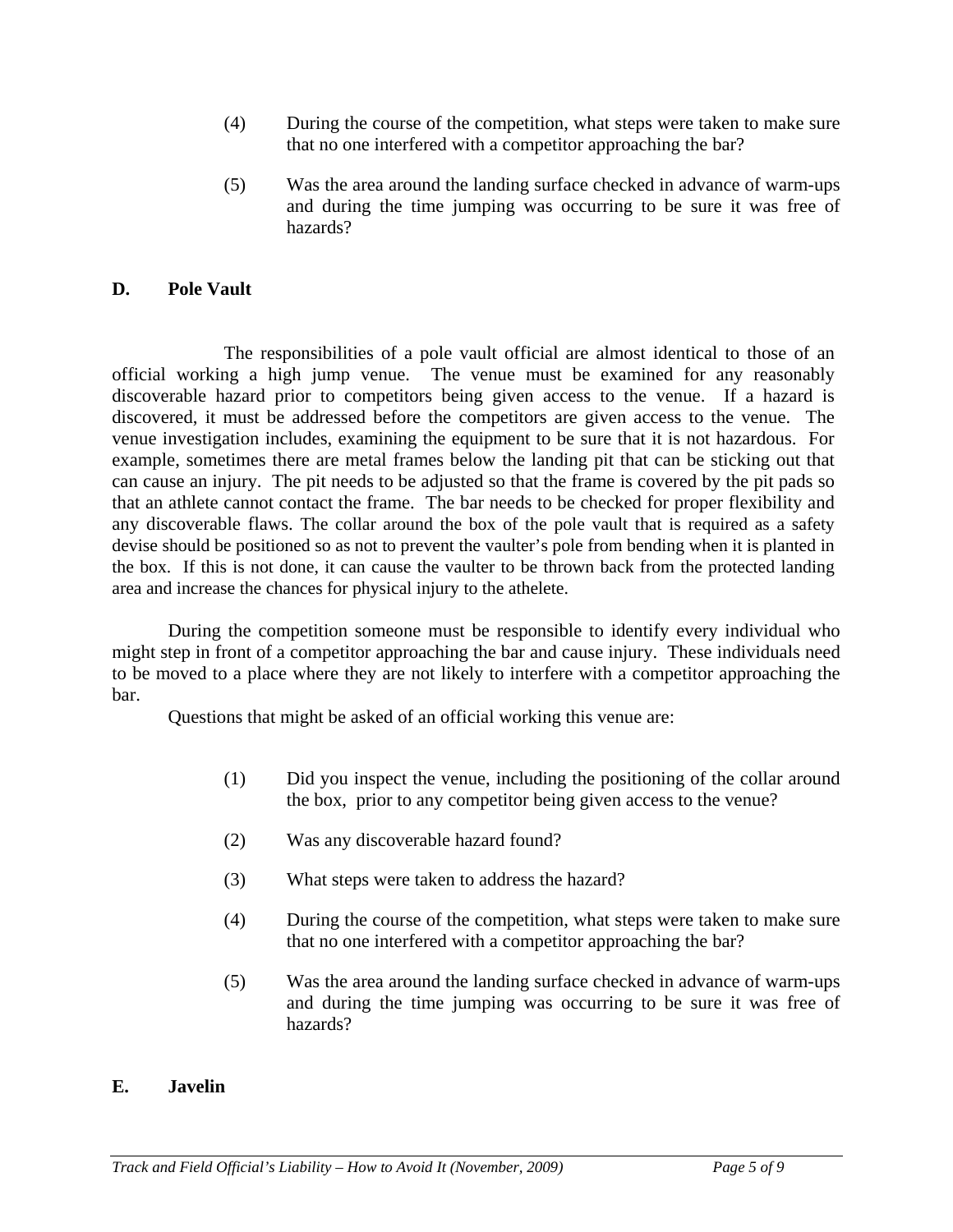This venue must be checked for discoverable hazards with particular attention being paid to the running area approaching the line where the javelin will be released and, also, in the sector where the javelin is to be thrown. Anything discovered must be resolved prior to any competitor being given access to this venue. Particular attention must be paid to protecting a competitor approaching the throwing line that there is no interference from any individual who might interfere with the thrower.

 Officials working this venue must be very careful to see that no individual is in an area that a javelin can reach, which includes outside the sector lines. An official responsible for the throwing line must prevent any competitor from throwing a javelin until those working in the sector are ready. It is strongly recommended that the official responsible for the throwing line not permit an athlete to approach the line to throw a javelin until that official has received an affirmative sign from those working in the sector that they are ready for a throw. All individuals working in the sector and those near sector lines who have responsibilities for the competition or who are covering the competition such as media must never turn their back on the throwing line when a competitor has a javelin in hand and can reasonably be expected to throw. Individuals working in the sector or near the sector lines should not be where a javelin can reasonably be anticipated to land. As a general rule they should be further out from where a javelin can reasonably be expected to land or closer to the throwing line where a javelin would not reasonably be expected to land. At no time should an individual be permitted to be in the sector or near the sector lines with their back to the throwing line while a competitor has a javelin in hand that could reasonably be expected to throw.

### **F. Shot Put**

The shot put venue, which includes the ring, the area surrounding it, the sector, and the area next to the sector lines must be checked for any discoverable hazard prior to any competitor being permitted to come into the venue. Any discoverable hazard must be addressed before competitors are allowed into the venue. During the warm-up time and during the competition, no individual should be allowed to have their back to the throwing ring where a shot could reach that individual. All individuals working in the sector or along the sector lines must never turn their back on the throwing area when an athlete is in the ring with a shot. It is preferable that individuals be beyond the reach of a throw. It is strongly recommended that the official responsible for the circle not permit an athlete to enter the circle to put a shot until that official has received an affirmative sign from those working in the sector that they are ready for a put.

Questions that could be asked by an attorney for this venue are:

- (1) Was the venue checked for reasonably discoverable hazards prior to any competitor being given access to the venue?
- (2) For any discoverable hazard, what steps were taken to address it?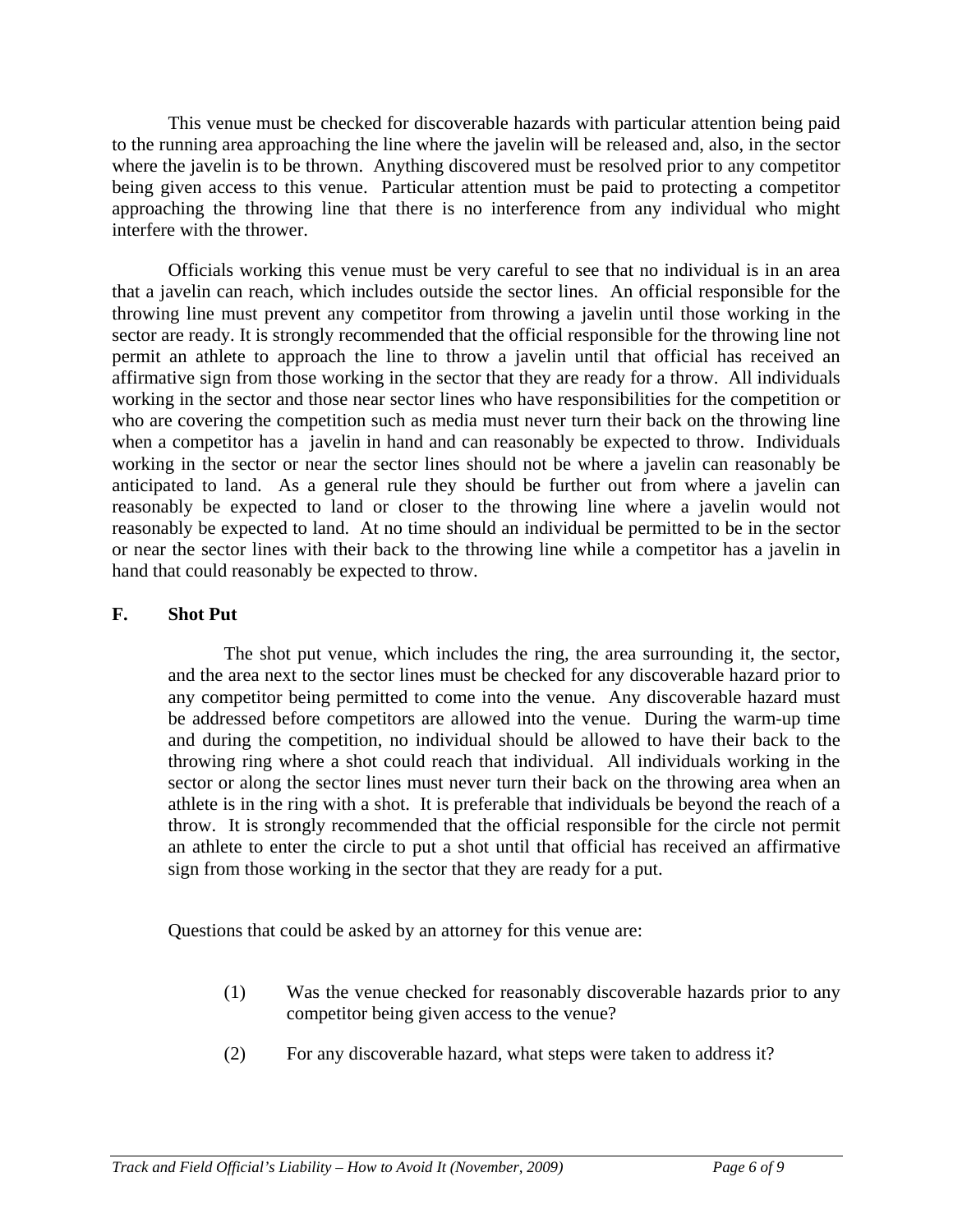- (3) What action was taken to be sure that no individual left the throwing area into an area where the person's back to the throwing circle might result in being hit by the shot?
- (4) What steps were taken to keep individuals working in the sector and along the sector lines from having their backs to the ring?

### **G. Discus**

 The discus venue, which includes the cage, the ring, the area surrounding the cage, the sector, and the area next to the sector lines must be checked for any discoverable hazard prior to any competitor being permitted to come into the venue. Any discoverable hazard must be addressed before competitors are allowed into the venue. During the warm-up time and during the competition, no individual should be allowed to have their back to the throwing ring where a discus could reach the individual. All individuals working in the sector or along the sector lines must never turn their back on the throwing area when an athlete is in the cage with a discus. It is preferable that individuals be beyond the reach of a throw. It is strongly recommended that the official responsible for the throwing ring not permit an athlete to enter the ring to throw a discus until that official has received an affirmative sign from those working in the sector that they are ready for a throw.

Questions that could be asked by an attorney for this venue are:

- (1) Was the venue checked for reasonably discoverable hazards prior to any competitor being given access to the venue?
- (2) For any discoverable hazard, what steps were taken to address it?
- (3) What action was taken to be sure that no individual left the throwing area into an area where a discus could hit the person?
- (4) What steps were taken to keep individuals working in the sector and along the sector lines from having their backs to the ring?

### **H. Hammer Throw**

The hammer venue, which includes the cage, the ring, the area surrounding it, the sector, and the area next to the sector lines must be checked for any discoverable hazard prior to any competitor being permitted to come into the venue. Any discoverable hazard must be addressed before competitors are allowed into the venue area. During the warm-up time and during the competition, no individual should be allowed to have their backs to the throwing ring where a hammer could reach the individual. Also, persons must be kept a safe distance from the cage in the event the hammer hits the cage. All individuals working in the sector or along the sector lines must never turn their backs on the throwing area when an athlete is in the cage with a hammer. It is preferable that individuals be beyond the reach of a throw, whether in the deflection area or the reasonably anticipated landing area. It is strongly recommended that the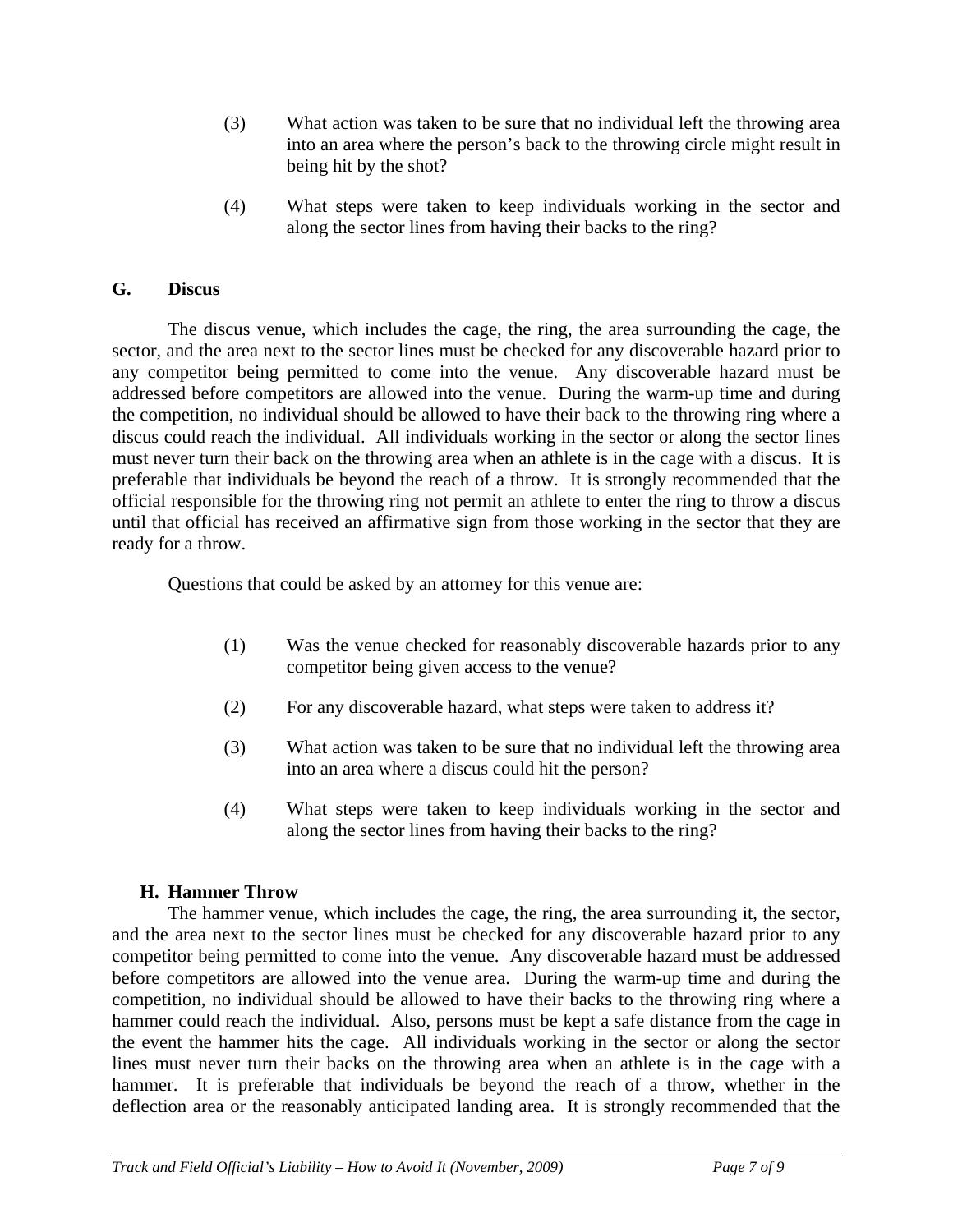official responsible for the throwing cage not permit an athlete to enter the cage to throw a hammer until that official has received an affirmative sign from those working in the sector that they are ready for a throw.

Questions that could be asked by an attorney for this venue are:

- (1) Was the venue, especially the cage checked, for reasonably discoverable hazards such as a hole in the protective barrier or a gap in the coverage (special attention should be paid to any gap in the cage at the bottom), prior to any competitor being given access to the cage?
- (2) For any discoverable hazard, what steps were taken to address it?
- (3) What action was taken to be sure that no individual left the throwing area into an area with the person's back to the throwing cage where they might be hit by a hammer?
- (4) What steps were taken to keep individual working in the sector and along the sector lines from having their back to the throwing cage?

# **III. When Liability Exposure Begins**

Liability exposure begins when people who are involved with or in the competition are admitted to any of the competition venues. If practice sessions are permitted, the same precautions must be taken as if the meet had begun. This not only encompasses the field events but also the track.

The questions related to injuries prior to and during a meet are:

- (1) Did you permit athletes into a competition area or know they would be there?
- (2) Is it reasonable that one could expect the athletes would be practicing with implements or running?
- (3) What efforts did you make to protect the athletes or others you could reasonably foresee would be there from being hit by an implement or a collision with a runner?

# **IV. CONCLUSION**

In summary, if an injury is foreseeable to a reasonable person, reasonable steps must be taken to avoid the injury or there is liability. Using this paper as guidance for every track meet you officiate will help you to avoid potential liability.